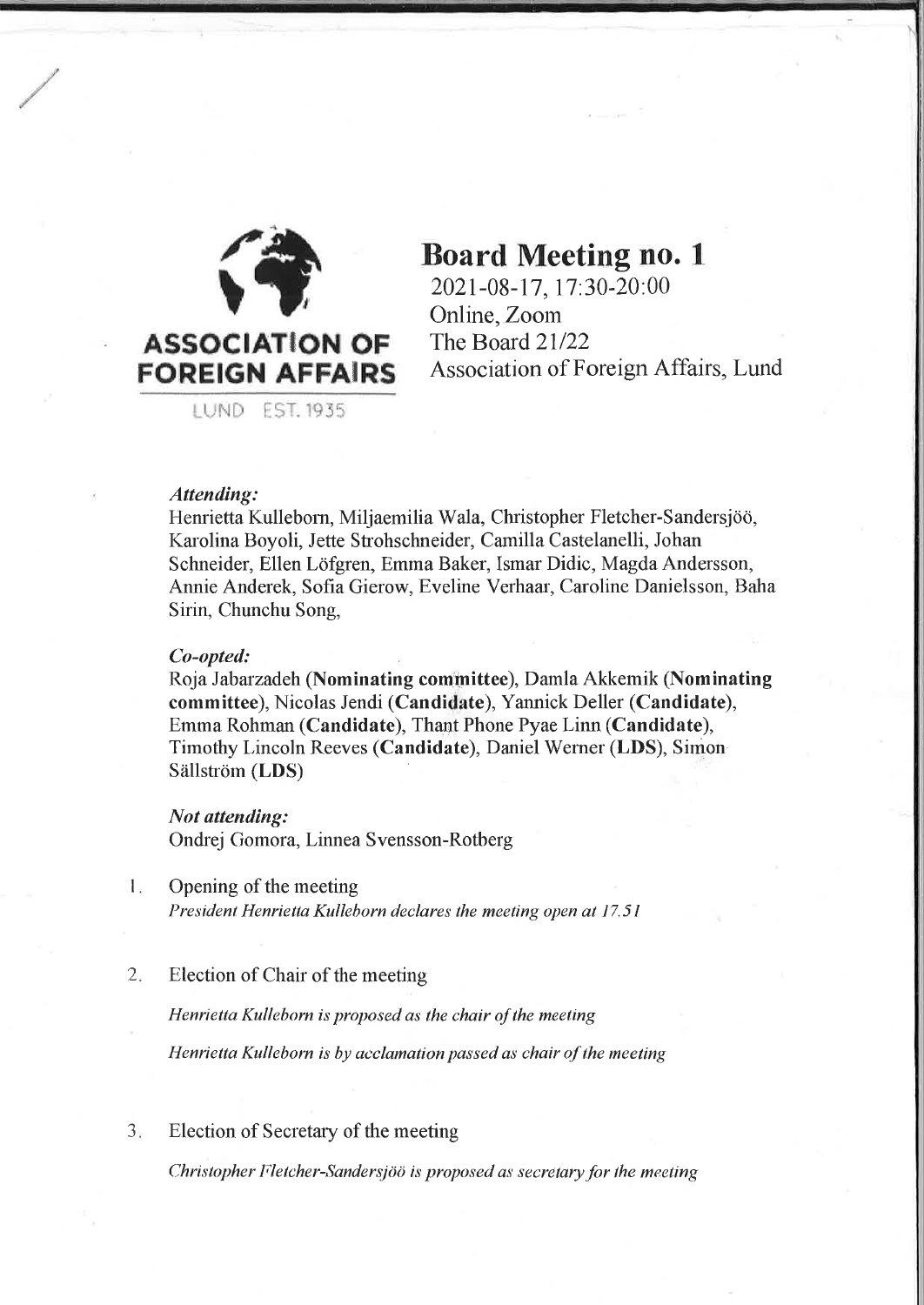Christopher Fletcher-Sandersjöö is by acclamation passed as secretary for the meeting

### Election of Attesters and Vote Counters of the meeting  $\overline{4}$ .

Karolina Boyoli and Chunchu Song nominates nominates themselves as vote counters and attestors

Karolina Boyoli and Chunchu Song is passed by acclamation as attestors and vote counters

### Approval of the Electoral Roll  $5.$ Electoral role is set to 17

#### Approval of the Agenda 6.

Miljemila proposes to take away the points about presidium- and board reporting to save time and focus on election

The point is passed by acclamation

### $7<sub>1</sub>$ Decision Point: Ratification of PC decisions

#### $7.1.$ **By-election of Vacant Board Positions**

Henrietta Kulleborn proposes that we go into decision The board agrees to go into decision Henrietta proposes that we ratify the point of vacant board positions Passed by acclamation

### 8. Discussion Point: Lund Debate Society

Daniel Werner and Simon Sällström from Lund debate society talk about the proposal of a possible merger between Lund debate society and UPF Lund and the reasons behind it.

Daniel Werner and Simon Sällström answers questions and thoughts from UPF Lund board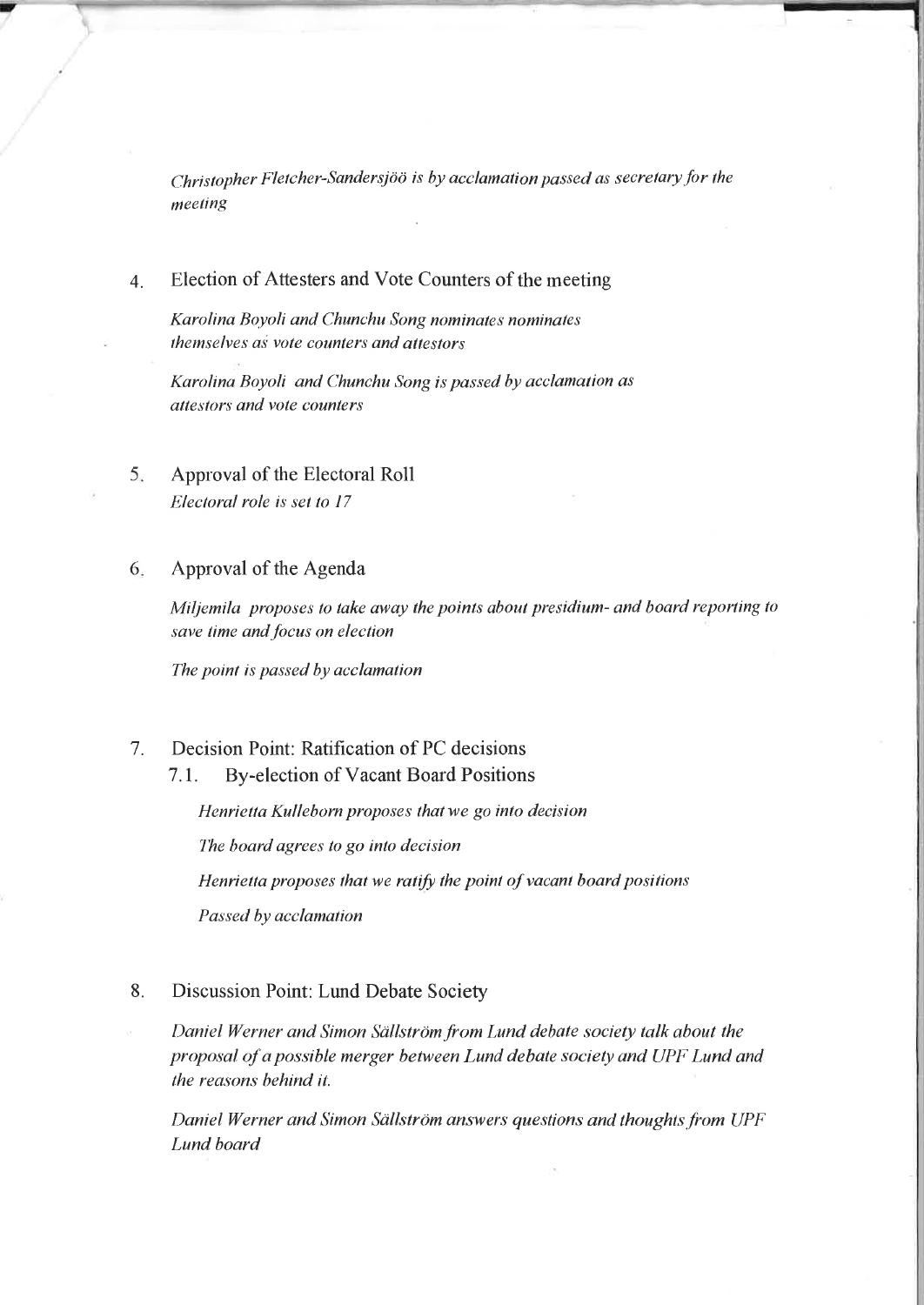# Topics that were brought up:

- Budget/Grants/MoneY
- Debate topics
- Message from Ondrej Gomora
- The structure of debates and teams
- Why UPF Lund?
- Coaching team/Experienced debate members
- Problems with details of the merger proposal
- $-PR$
- The size of LDS on its own and within UPF Lund
- **Timeline**
- Any other options then a merger?
- Future discussions?
- Henrietta Kulleborn calls for end of debate

Board agrees to vote on ending the debate

The point to end the debate is passed by acclamation

#### 9. Decision Point: Election of Board Positions

Proposal to have point 9.1 and then break

This point is passed by acclamation

## 9.1. Election of Head of Activity

Sean Zaroff, candidate for the position of head of activity, is not present at the meeting at the moment.

Henrietta invites Rebecka Majewski to the speaker table

Rebecka Majewski gives her speech and answers the questions

Rebecka Majewski leaves the zoom meeting and joins a breakout room

Henrietta Kulleborn proposes to update the Electoral role to 16

### Electoral role is updated to 16

As Sean Zaroff is not present at the meeting and as Sean Zaroff did not contact the Board about this, the election will then go on without him

The board agrees to vote on Rebecka Majewski as head of activity

Rebecka Majewski is by acclamation voted in as head of activity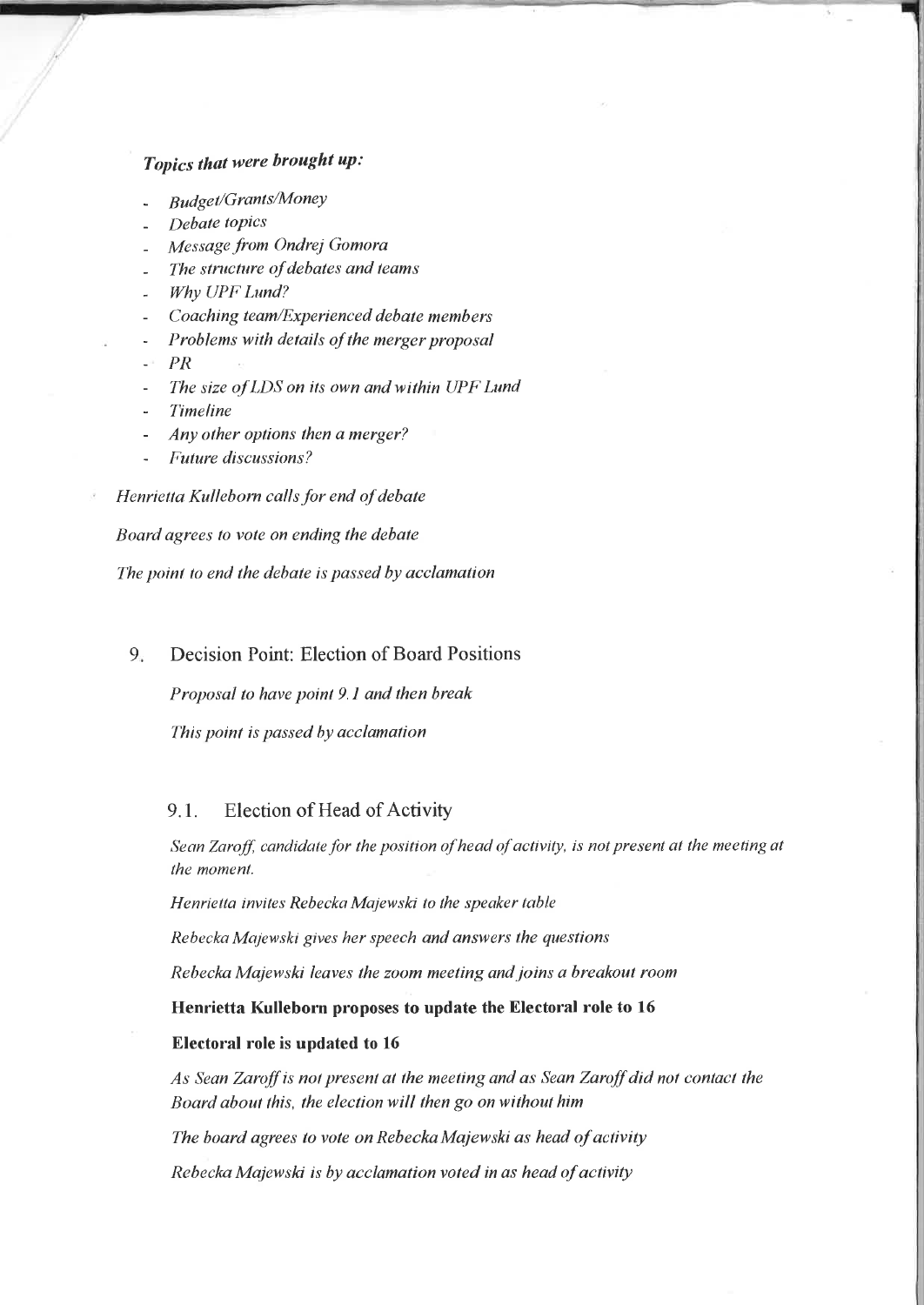Meeting adjourned at 19.06 Meeting resumed at 19.22 Electoral role updated to 17

## 9.2 Election of Head of Magazine

Henrietta invites Nicolas Jendi to the speakers table and puts the rest of the applicants to a breakout room.

Nicolas ,Iendi presents himself and answers questions

Nicolas Jendi is sent to a breakout room and Thant Phone Pyae Linn is sent back to the main session

Thant Phone Pyae Linn is invited to the speakers table

Thant Phone Pyae Linn gives his speech and answers the questions

Thant Phone Pyae Linn is sent to a breakout room and Timothy Lincoln Reeves is sent to the main session

Tinothy Lincoln Reeves gives his speech and answers questions

Timothy Lincoln Reeves is sent to the breakout room and Yannik Deller is sent to the main session

Yannik Deller gives his speech and answers questions

Yannik Deller is senl to the breakout room

'fhe board discusses the candidates

The board agrees to end the discussion

The board agrees to end the debate

The board has chosen to elect Nicolas Jendi as heød of Magasine

Proposal of a S-minute break

Proposal passes by acclamation

Meeting adjourned 20.42

Meeting resumed at 20.51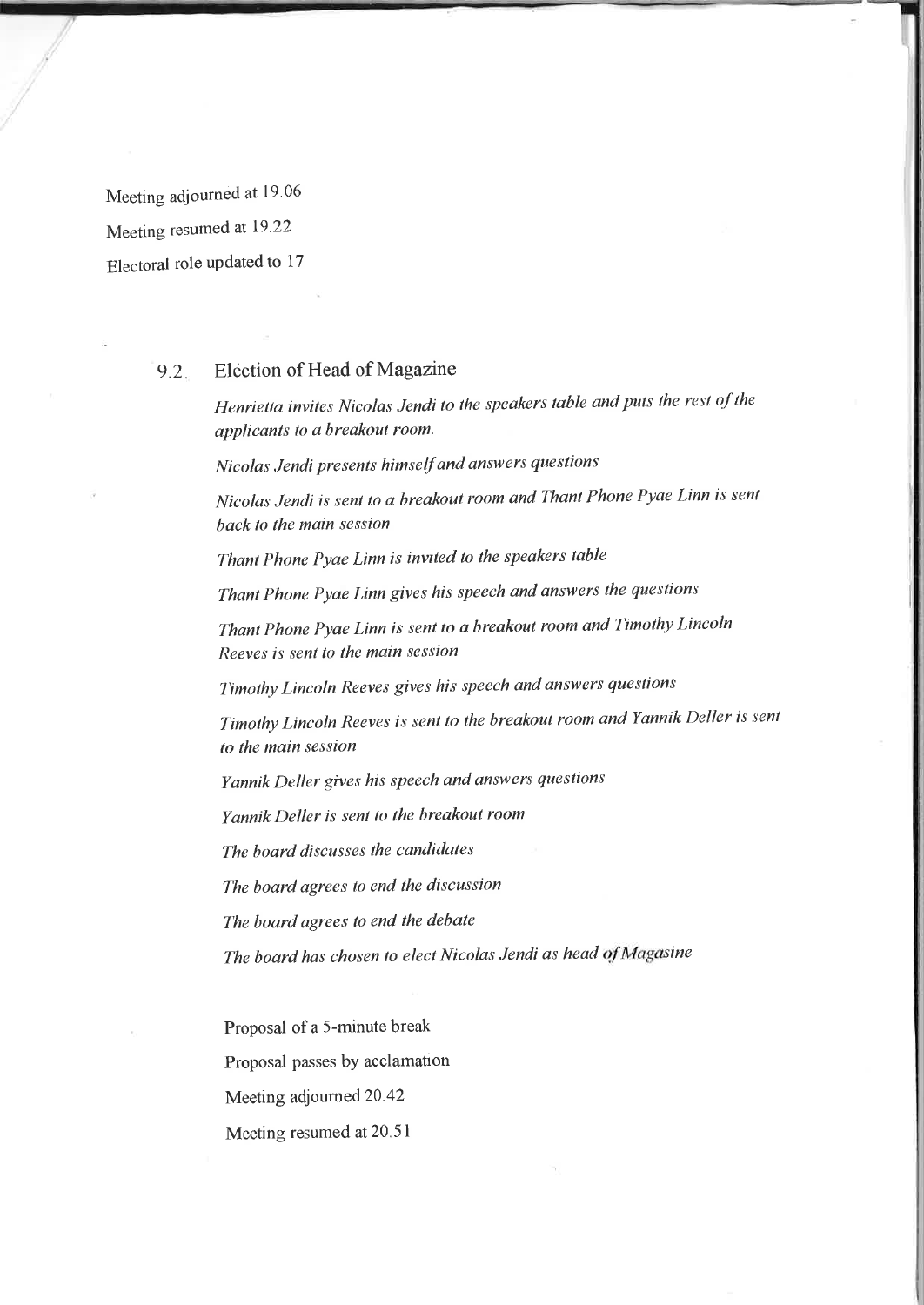9.3. Election of Head of Pod&Radio

Henrietta invites Emma Rohman to the speaker table Emma Rohman gives her speech and answers questions Emma Rohman is sent to the breakout room Electoral role is updated to 15 Discussion about the candidate The board agrees to end the debate The board elects Emma Rohman as head of pod and radio

### Discussion Point: UFS Extra Annual Meeting 10

Henrietta discusses what her mandate is and how she should think in the election of UFS treasurer and secretary during the UFS extra annual meeting

Discussion

The board agrees to end the debate

### Information Point: Skanör 24-26 of August 11

Henrietta discusses the travel plans to Skanör

Christopher will be in charge of the travel from Lund while Emma Baker takes responsibility for those who travel from Malmö

Henrietta further discusses costs, alcohol, allergy details, visions which should be sent in 3 days, photoshoot, activities

Discussion about these points

## 12. Motions

No motions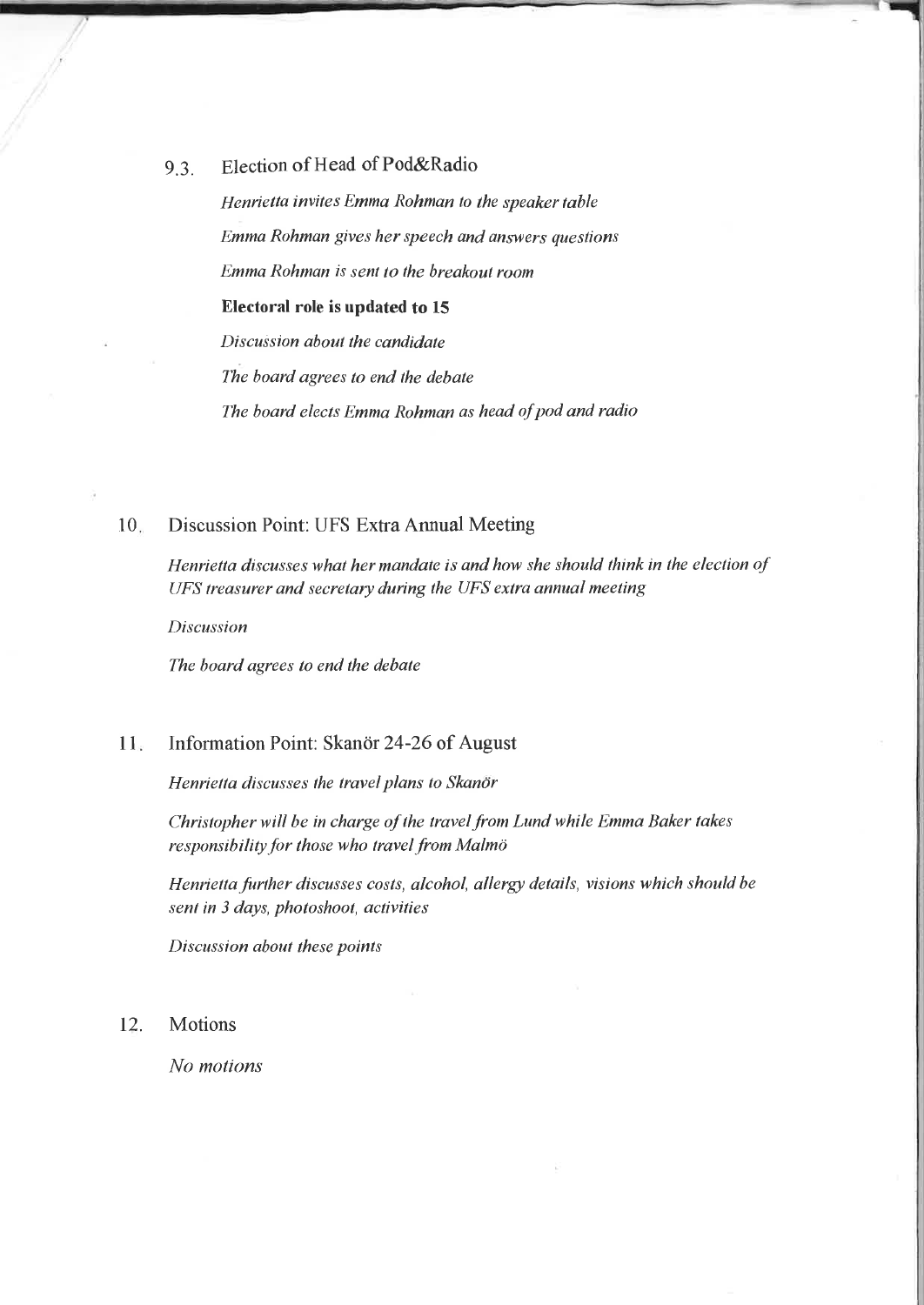# 13. Other points

No other points

14. Confirmation of next board meeting

Next meeting is on the 25th of August at Skanör

15. Meeting adjourned

Henrietta adjourned the meeting at 21.2g